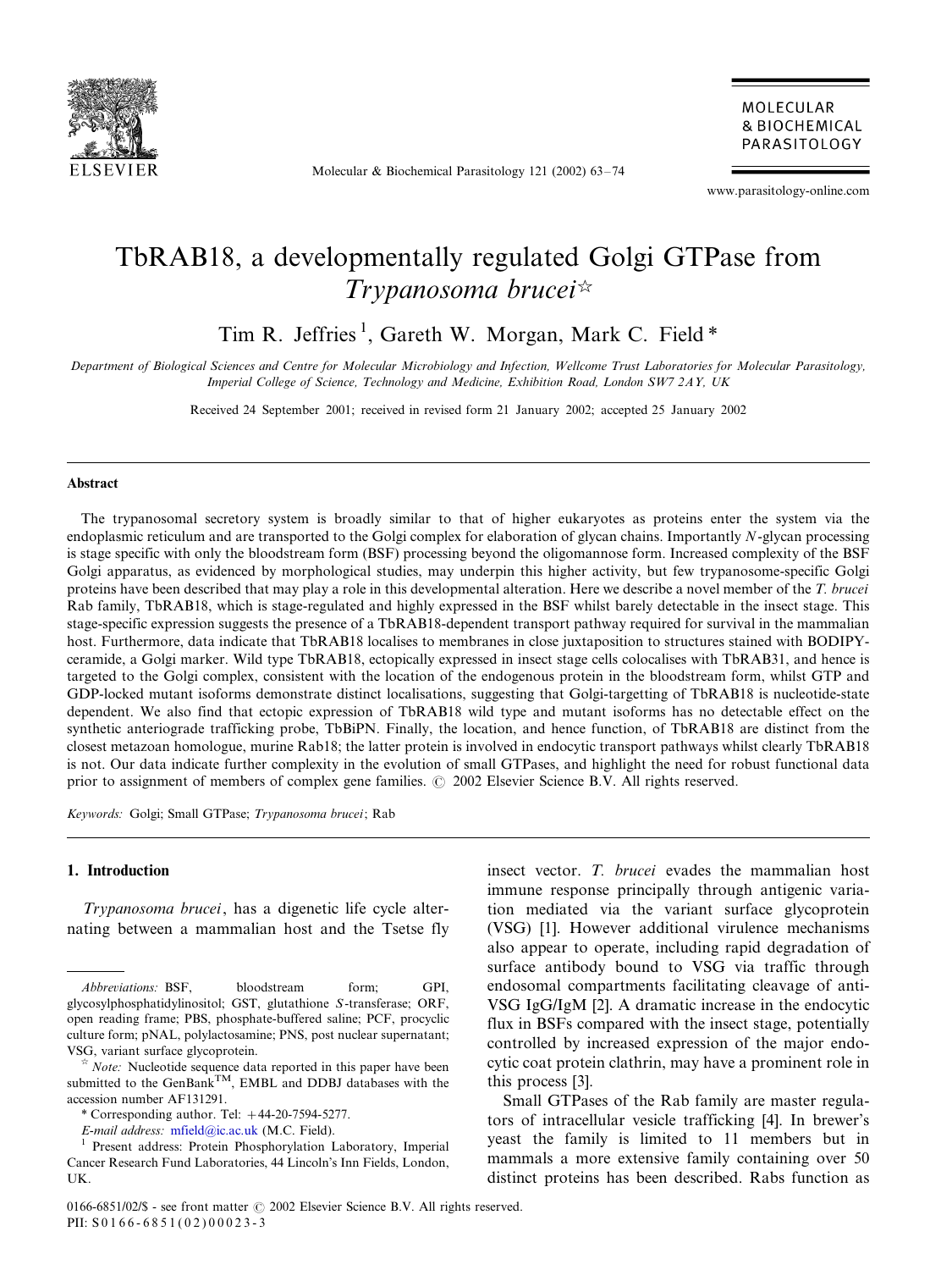molecular switches and by direct and indirect interaction with a large number of proteins control vesicle fusion, cargo selection, cytoskeletal transport and integrate intracellular transport with signal transduction pathways [5–7]. Rab function includes controlling the binding of transport vesicles to their intracellular destination in a dilution resistant manner by recruitment of tethering factors in addition to the assembly of protein complexes which provide fusion competency to trafficking vesicles with their target membranes [5,8]. The intrinsic enzymatic activity of Rab proteins is modulated by ancillary factors which stimulate the rate of nucleotide hydrolysis or exchange. Importantly, Rabs localise to specific endomembrane structures indicating that members of this protein family act in part as specificity determinants in vesicular trafficking [9]. We have exploited this property to dissect vesicle trafficking pathways in T. brucei [10].

Our laboratory has identified 18 T. brucei Rab proteins (TbRAB) at the sequence level. Studies indicate significant complexity in the regulation of trafficking processes in T. brucei, for example, four TbRABs involved in endosomal dynamics have been described [11,12]. Of the six TbRABs characterised in detail, five are expressed constitutively suggesting that the majority of TbRAB regulated transport processes are required throughout the life cycle. TbRAB11, a TbRAB localised to endosomal regions containing recycling cargo, is upregulated in the BSF and is implicated as playing a role in virulence mechanisms in this stage [12]. Despite constitutive expression, TbRAB31, TbRAB5A and TbRAB5B exhibit stage-specific alterations to their location, and hence their precise role in BSFs may be nonequivalent in the PCF [11,13]. In all cases, we have observed that the BSF has additional compartmental complexity compared with the insect stage. A number of additional alterations to BSF secretory protein processing and organisation of the endomembrane system, including increased N-glycan processing and greater complexity in Golgi elements also indicate that there is a stage-specific role for posttranslational protein modification [13,14]. Here we describe a further trypanosomal Rab, TbRAB18, which is upregulated in the BSF stage and localised predominantly to elements of the Golgi complex.

# 2. Materials and methods

# 2.1. Maintenance and manipulation of Trypanosoma brucei

Culture-adapted MiTAT bloodstream form expressing VSG 221 and procyclic form parasites, strain 427, were grown and transformed as previously described [11].

## 2.2. Nucleic acids and recombinant DNA methods

Standard molecular biology methods were carried out as described [15] unless otherwise indicated. Nitrocellulose membranes for Western blotting and nylon membranes for Northern blotting were from Amersham Pharmacia. Plasmids were propagated in Escherichia coli XL1-Blue (Stratagene), unless otherwise mentioned. PCR was performed using a 480 Thermal Cycler (Perkin Elmer) with Pfu polymerase (Stratagene) and gel embedded DNA purified using Geneclean (BIO101). Mini prep plasmid isolations were conducted using Spin kits from Qiagen.

# 2.3. Library screening and cloning of the TbRAB18 ORF

An EST potentially encoding a trypanosomal small GTPase (Rtb5) [10] was used to screen a  $\lambda$ FIX library prepared with Sau3A digested T. brucei genomic DNA (kind gift of Dr John Mansfield, Madison). Two distinct clones were isolated and phage DNA prepared from both. Inverse PCR using the primer combination IPRtb5f (TGGTGGATTCGATGGGGAGGCAGAA-GAAAC) and IPRtb5r (GACAGGACTGTTGT-CACCTTGCGCCATTAC) after digestion of the phage DNA with PstI followed by dyedeoxynucleotide sequencing on an ABI 377 sequencer permitted isolation of the sequence for the entire Rtb5-containing ORF. Sequences were compared against the nonredundant database at NCBI with BLAST. Based on this analysis the ORF was designated TbRAB18.

# 2.4. RNA isolation and Northern blotting

Total RNA was isolated from  $10^8$  PCF and BSF parasites as described previously [12]. RNA was resolved through a denaturing formaldehyde gel [16] and blotted onto nylon membranes. Subsequent to blotting the membrane was cross-linked using a UV Stratalinker (Stratagene) and hybridised overnight with a probe generated by a random priming method [16] using the full TbRAB18 nucleotide sequence as a template. Blots were washed three times for twenty minutes in  $0.2 \times$ SSC/0.1% SDS before exposure against X-ray film (Kodak).

# 2.4.1. Generation of TbRAB18 constructs

The TbRAB18 ORF was ligated into pGEX-2TK in frame by PCR amplification of purified phage DNA using the 5' primer TbRAB18Xf, which contains a BamHI site, (GACGTGGGATCCATGGVG-CAAGGTGACAACAGTCCTGTCAAGATC) and the 3? primer TbRAB18Xb, which contains an EcoRI site GTTGTCATGAATTCGCTAACAGCACACCG-CGCCGCTTGTGGGGTCACT) followed by restriction digestion with BamHI and EcoRI. Amplification of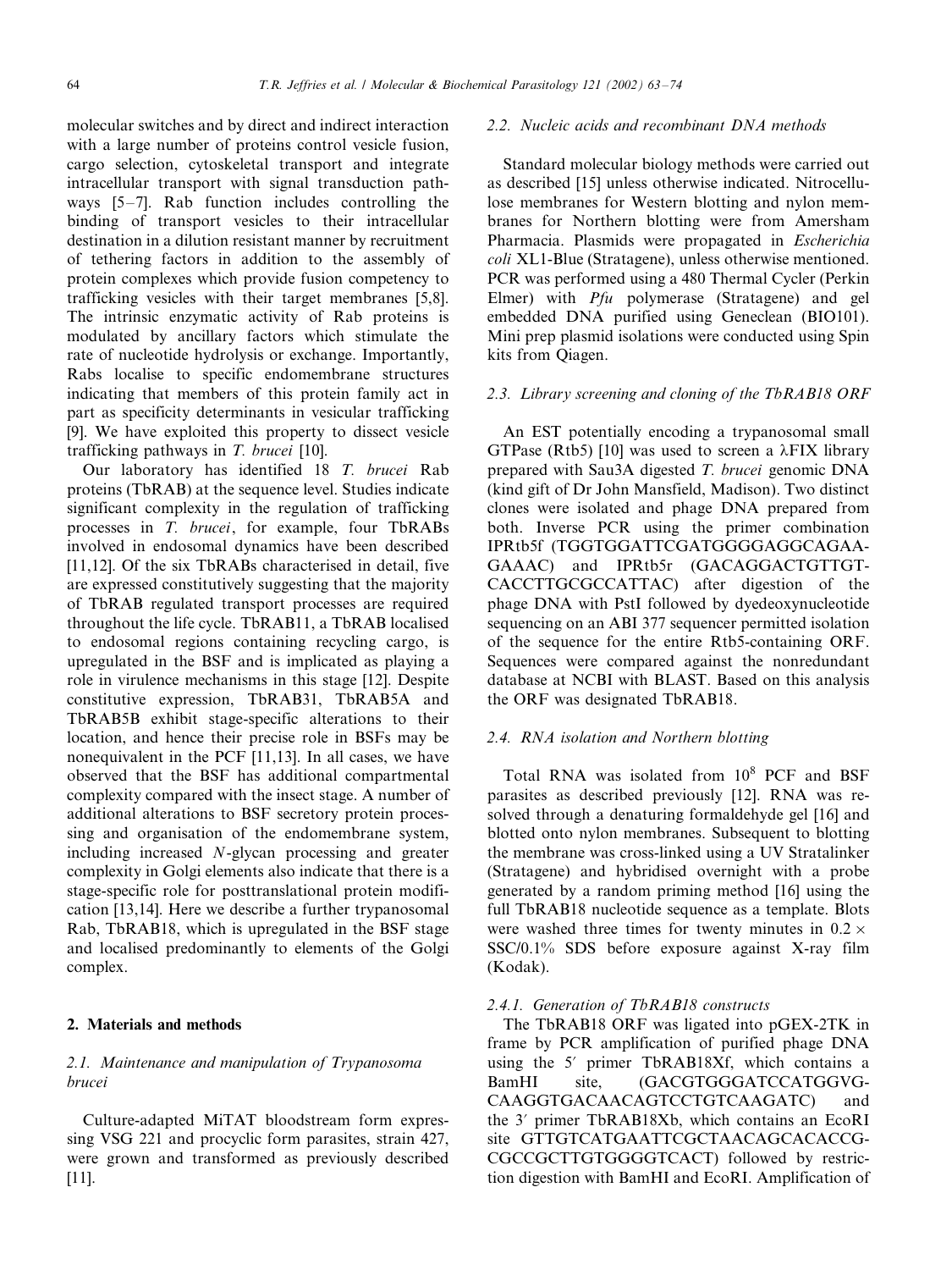the TbRAB18 ORF using the 5? primer Tb18Gf, containing a HindIII site (TGCAAGCTTATGGCG-CAAGGTGACAACAGT) and the 3' primer Tb18Gr, which contains a BamHI site (CTGGGATCCCTAA-CAGCACACCGCGCCGCT), followed by restriction digestion with HindIII and BamHI allowed subcloning of the gene into the PCF trypanosomal expression vector pXS219 [17].

#### 2.5. Generation of TbRAB18 mutants

Mutagenesis of the TbRAB18 ORF to generate TbRAB18<sup>SN</sup> and TbRAB18<sup>QL</sup> was performed by megaprimer PCR. Amplification of the TbRAB18 ORF using the 5? primer Tb18Gf and the 3? primer Tb18GD, containing an AcsI site (CGAGAGAAGCAGT-GAATTCTTTCCCACG) yielded a 76bp product which was purified and used in a second PCR in conjunction with Tb18Gb to yield full length mutant TbRAB18 ORF. After confirming incorporation of the mutant site by AcsI restriction the mutant ORF was subcloned into pXS219 and sequenced by dyedeoxy sequencing.  $TbRAB18^{SN}$  was inserted into  $pGEX-2TK$  by amplification using the 5' primer TbRAB18Xf and the 3' primer TbRAB18MXr, which contains a SmaI site (TATCCCGGGCTAACAGCA-

CACCGCGCCGCTTGT) followed by restriction digest with BamHI and SmaI. Amplification of the TbRAB18 ORF using the 5' primer Tb18Gf (see above) and the 3' primer Tb18GT, which contains an XbaI site (CCGGAACCGCTCTAGACC CGCTGTGTCCCA) generated a 231 bp oligonucleotide, which was used in a second PCR with the 3? primer Tb18Gr to produce TbRAB18<sup>QL</sup>. TbRAB18<sup>QL</sup> was subcloned into pXS219 and verified by sequencing. TbRAB18<sup>QL</sup> was inserted into pGEX-2TK by amplification of the mutant ORF with the 5' primer TbRAB18Xf and the 3' primer TbRAB18X.

## 2.6. Recombinant protein expression and generation of antibodies

TbRAB18 was expressed as GST-fusion protein from pGEX-2TK in the E. coli strain BL21 (Stratagene). Wild type fusion proteins were purified using Glutathione Sepharose 4B (Pharmacia) and cleaved to release TbRAB18 by incubation at room temperature with Thrombin (New England Biolabs) and used to raise polyclonal antibodies in a rabbit and ice. Affinity purified antibodies were isolated using recombinant protein coupled to CNBr-activiated Sepharose 4B (Pharmacia, UK) by standard methods. Recombinant TbRAB11 was prepared as described previously [12].

#### 2.7. Western blotting

Cell pellets were resuspended in boiling SDS sample buffer containing 10mM DTT and resolved by SDS-PAGE. Proteins were electrophoretically transferred to nitrocellulose membranes (Amersham) by semidry electrophoresis. Blots were blocked in BLOTTO (0.2% Tween20, 5% Milk, PBS) for at least one hour and antibodies diluted in BLOTTO. Rabbit and mouse anti-TbRAB18 was diluted 1:1000 for blotting and detected using a horseradish peroxidase conjugate second antibody (Sigma). Immunoreactivity was detected by the luminol reaction and visualised by fluorography.

### 2.8. Immunofluorescence microscopy

Immunofluorescence microscopy was essentially as described previously [11] with minor variations. Anti-TbRAB18 was used at 1:100 with wild type BSF/PCF parasites and 1:400 with overexpressing PCF parasites. Secondary antibodies, anti-Rabbit Cy3 (Sigma) and anti-mouse FITC (Sigma), were used as according to the manufacturers instructions. The trypanosomal Golgi complex was stained using BODIPY-TR-ceramide (Molecular Probes) as previously described [18,13]. Cells were observed either on a Nikon Microphot-FX epifluorescent microscope attached to a Photometrics CH350 CCD camera or with a Zeiss laser scanning confocal microscope. Images were prepared for presentation using Adobe Photoshop.

## 2.9. GTPase assays

Activity was monitored essentially as described [19]. Briefly, GST fusion proteins expressed in E. coli were purified using Glutathione-agarose and checked by SDS-PAGE. Approximately 20 µg of protein was loaded with  $[\alpha^{-3/2}P]$ -GTP (10 µCi; 400 Ci mmol<sup>-1</sup>, Amersham) in 50 mM Tris-HCl (pH 7.5), 50 mM NaCl, 5 mM EDTA, 0.1 mM EGTA, 0.1 mM dithiothreitol, 10 mM ATP at 37  $\degree$ C for 10 min in a total volume of  $100$   $\mu$ l. Subsequently, beads were washed three times at 4  $\degree$ C in a wash buffer consisting of 50 mM Tris–HCl (pH 7.5), 20 mM MgCl<sub>2</sub>, 1 mM DTT and 1mg/ml bovine serum albumin (BSA). Samples were resuspended in wash buffer prewarmed to  $37 \text{ °C}$  and hydrolysis allowed to occur. At various time points samples were taken and added to an equal volume of ice cold quench buffer (5 mM EDTA, 50 mM GTP, 50 mM GDP). Bound nucleotides were eluted by incubation at 65 °C for 5 min in elution buffer (1% SDS, 20 mM EDTA). Eluted samples were spotted onto polyethyleneimine-cellulose plates and the released nucleotides resolved by thin layer chromatography (TLC) in  $0.75$  M KH<sub>2</sub>PO<sub>4</sub> (pH 3.4) and visualised on a phos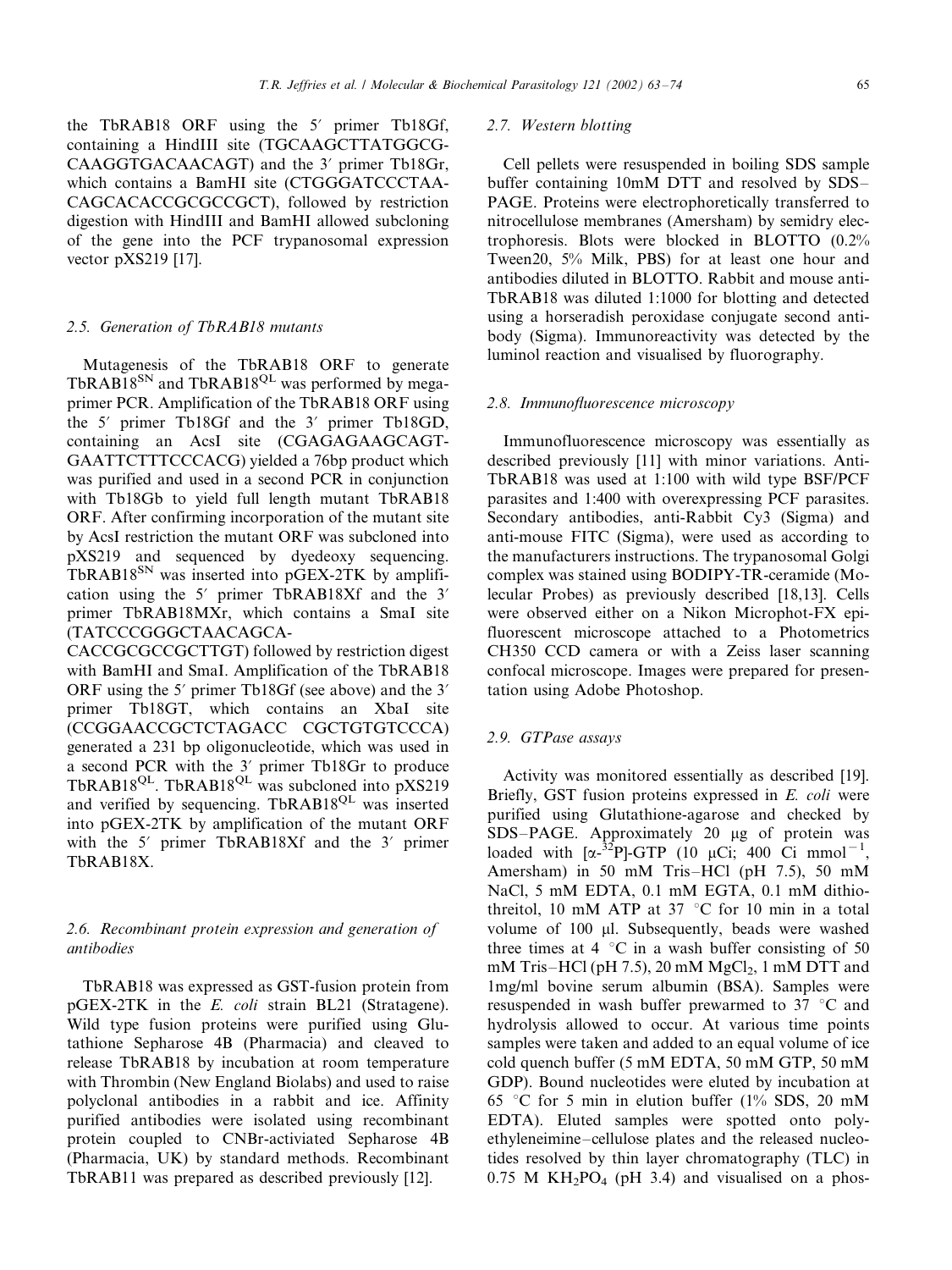phorimager screen (Molecular Dynamics). Following conversion of the data to a TIFF format, GDP:GTP ratios were calculated using NIH Image 1.59.

## 2.10. Metabolic labeling of PCF T. brucei

PCF parasites were grown to mid-log phase, pelleted and washed three times with PBS. Cells were resuspended at a density of  $10^8$  parasites ml<sup>-1</sup> in DMEM supplemented with 1% BSA but lacking methionine and cysteine (ICN). After one hour of starvation Trans<sup>[35</sup>S]-Label (ICN) was added to a specific activity of 200  $\mu$ Ci  $ml^{-1}$  and cells incubated at 27 °C. For pulse labeling cells were pulsed with label for 15 min before being diluted 1 in 10 with SDM79 for initiation of the chase.

## 2.11. Immunoprecipitation

Labeled cells  $(10^7)$  were centrifuged and the supernatants reserved. Cells were washed once in PBS and then lysed in lysis buffer  $(50 \text{ mM Tris-HCL}, \text{pH } 7.5,$ 150 mM NaCl, 5 mM EDTA, 1% Nonidet-P40, 0.5% Deoxycholate, 0.1% SDS) supplemented with protease inhibitor cocktail (Complete Mini, Roche) for 5 min on ice. A post-nuclear supernatant (PNS) was obtained by centrifugation at 14 000 rpm in an Eppendorf centrifuge 5417C. The detergents present in lysis buffer were added to the supernatant to the same final concentration. Both the PNS and supernatant were precleared using Pansorbin (Calbiochem) and subsequently antibodies were added (rabbit anti-TbBiP was used at 1:100 dilution). Samples were mixed overnight at 4  $^{\circ}$ C. 100 µl of a 10% protein A-agarose (Sigma) solution, washed with lysis buffer, was added to each sample which were incubated one hour at  $4 \degree C$  with mixing. Samples were washed four times in lysis buffer and twice with TEN buffer (50 mM Tris-HCl, pH 7.5, 150 mM NaCl, 5 mM EDTA). Final precipitates were suspended in 50 µl Protein Sample Buffer, fractionated by 12% SDS-PAGE and analysed by autoradiography.

#### 2.12. Bioinformatics

BLAST searches were conducted using the NCBI BLAST server [\(http://www.ncbi.nlm.nih.go](http://www.ncbi.nlm.nih.gov/blast)v/blast), the T. brucei database at TIGR ([http://www.tigr.org/tdb/](http://www.tigr.org/tdb/mdb/tbdb/index.html) [mdb/tbdb/index.html](http://www.tigr.org/tdb/mdb/tbdb/index.html)) and at the PSU Sanger ([http://](http://www.sanger.ac.uk) [www.sanger.ac.uk](http://www.sanger.ac.uk)). Sequence alignments were performed using ClustalX with default parameters on a Macintosh computer.

## 3. Results

# 3.1. Cloning of a Rab18 homologue in Trypanosoma brucei

Several ESTs encoding partial open reading frames (ORF) corresponding to small GTPases were isolated by degenerate PCR [10]. One, Rtb5, was used to screen a T. brucei genomic library; two  $\lambda$  clones were isolated and by inverse PCR nucleotide sequences encoding a complete GTPase ORF derived. Both inverse PCR products had identical sequence (GenBank<sup>TM</sup> accession AF131291). Hypothetical translation of the nucleotide sequence predicted a 648bp ORF encoding a protein with a molecular weight of  $\sim$  23.5kDa and terminating in a prenylation signal. Southern analysis indicated the gene was single copy in 427 T. brucei (data not shown). By BLAST the translated ORF was most similar to murine Rab18 (41% identical, 55% similar), a protein enriched on apical endocytic domains of mouse kidney cortex [20] and hence we designated the ORF TbRAB18. The closest yeast homologue was Ypt1p  $(36\%$  identity, 51% similarity) whilst mouse Rab1A was 36% identical and 52% similar, both of which are implicated in ER to Golgi transport [4]. Therefore TbRAB18 falls into the Ypt1/Sec4 Rab subfamily [21]. TbRAB18 possesses all the typical features of Rab GTPases; four GTP binding motifs, an effector domain and a canonical C-terminal geranylgeranylation signal, but none of the closest homologues shared a fully conserved effector region, suggesting nonidentical function. In addition several short insertions predicted to lie between conserved  $\alpha$ -helical and  $\beta$ -sheet elements are present (Fig. 1) [22]. Whilst not anticipated as affecting catalytic function, these insertions may provide TbRAB18-specific binding sites for accessory factors.

## 3.2. TbRAB18 encodes a developmentally regulated GTP-hydrolysis competent Rab protein

Expression of TbRAB18 was first examined at the mRNA level. Northern analysis using full length TbRAB18 as a probe revealed a single transcript of approximately 1.3 kb that was significantly more abundant in BSF than in PCF (Fig. 2A). The size of this mRNA species is consistent with that detected for other TbRABs [12,23].

Antibodies were raised in a rabbit and mice using recombinant TbRAB18 as immunogen and affinity purified. The antibodies recognised recombinant TbRAB18 but not recombinant TbRAB11 demonstrating specificity for TbRAB18 (data not shown). Additionally, reactivity towards TbRAB18 was abrogated by prior incubation of the antibodies with GST-TbRAB18, but not GST-TbRAB11 (data not shown). BSF and PCF lysates were resolved by 1D SDS-PAGE, trans-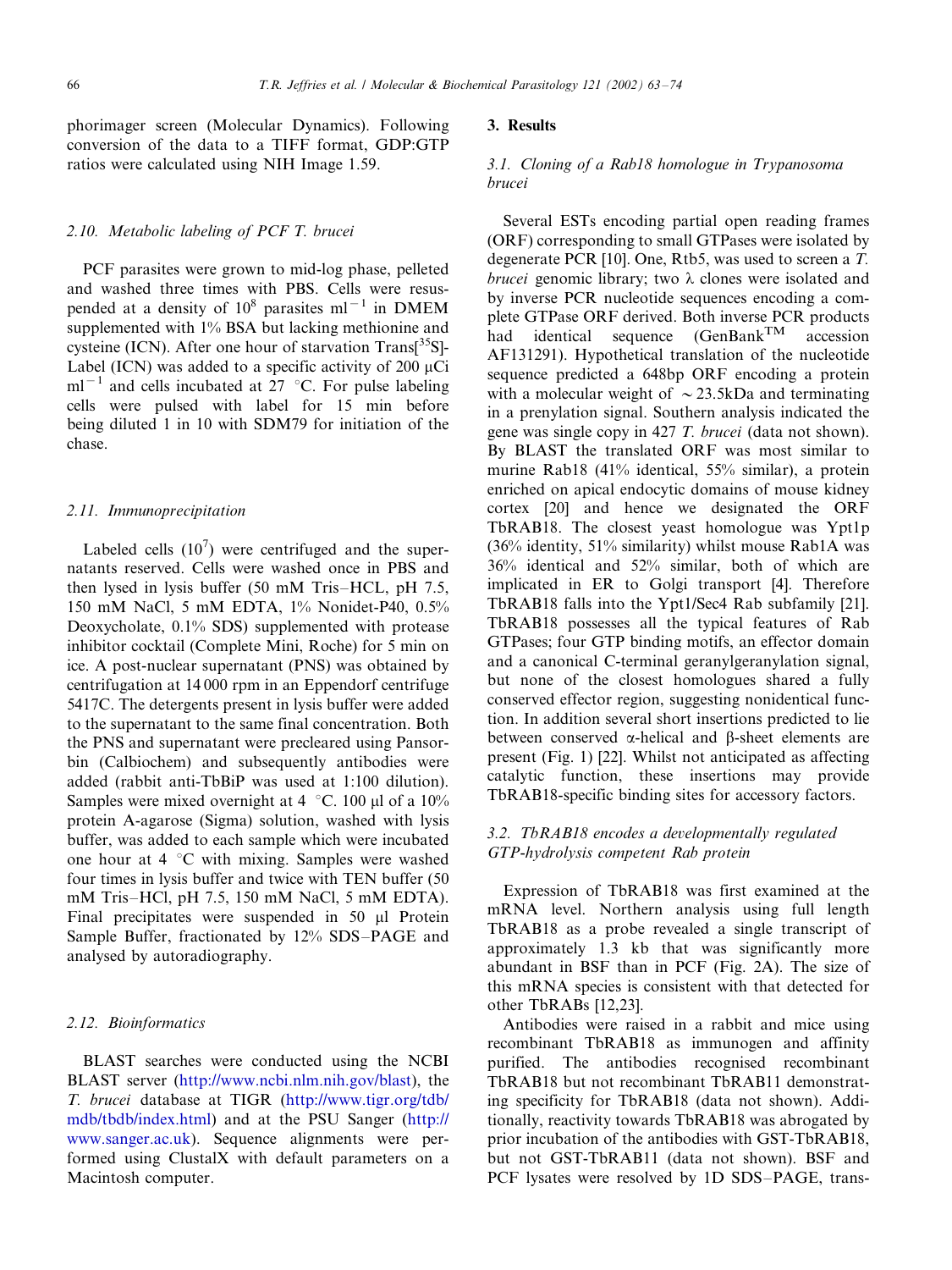

Fig. 1. Alignment of TbRAB18 with its three closest homologues: ClustalX alignment of the predicted translation of the ORF of TbRAB18 with its closest mammalian and yeast orthologues identified by BLAST at GenBank. Mm, M. musculus; Ypt, S. cerevisiae. Open bars above the alignment indicate GTP-binding motifs, grey bar represents effector domain and black bars indicate amino acid insertions in TbRAB18 absent in the three homologues. The dicysteinyl C-terminal prenylation signal is indicated by an overline. Identical residues are boxed, and similar residues are shaded; dashes indicate gaps introduced to optimise the alignment.

ferred to nitrocellulose membranes and probed with either the rabbit or murine anti-TbRAB18 antibodies. In each case a single band of immunoreactivity at approximately 23 kDa was observed which was significantly more abundant in the BSF than PCF (Fig. 2B and C). Immunoreactivity was again blocked by preincubation of antibodies with GST-TbRAB18 and not with GST-TbRAB11 (data not shown). Therefore, by both Northern and Western analyses, expression of TbRAB18 is developmentally regulated with a significant increase in protein levels in the BSF.

# 3.3. Subcellular localisation of TbRAB18

We chose to investigate the function of TbRAB18 further by immunofluorescence microscopy. The developmental regulation of TbRAB18 expression indicated that comparison of the subcellular location of TbRAB18 in BSF and PCF parasites was of interest,

whilst the primary structure suggested that TbRAB18 may encode a protein involved in endosome dynamics [20]. In *T. brucei* endosomal regions are located between the nucleus and kinetoplast [11,12]. However, the similarity with Ypt1 and Rab1A suggested alternatively that TbRAB18 could be involved in exocytosis.

Staining PCF parasites with anti-TbRAB18 antibodies resulted in no detectable signal above background levels (data not shown). BSF parasites stained with anti-TbRAB18 antibodies possessed immunoreactivity predominately situated in a position posterior of the nucleus (Fig. 3). Preincubation of the mouse antibody with recombinant TbRAB18 abrogated reactivity (Fig. 3B). Whilst this location was consistent with an endosomal role for TbRAB18, the Golgi complex and other elements of the exocytic pathway are also located in this region of the cell, and hence we could not determine the location of TbRAB18 from these data alone. Hence, we next chose to determine if the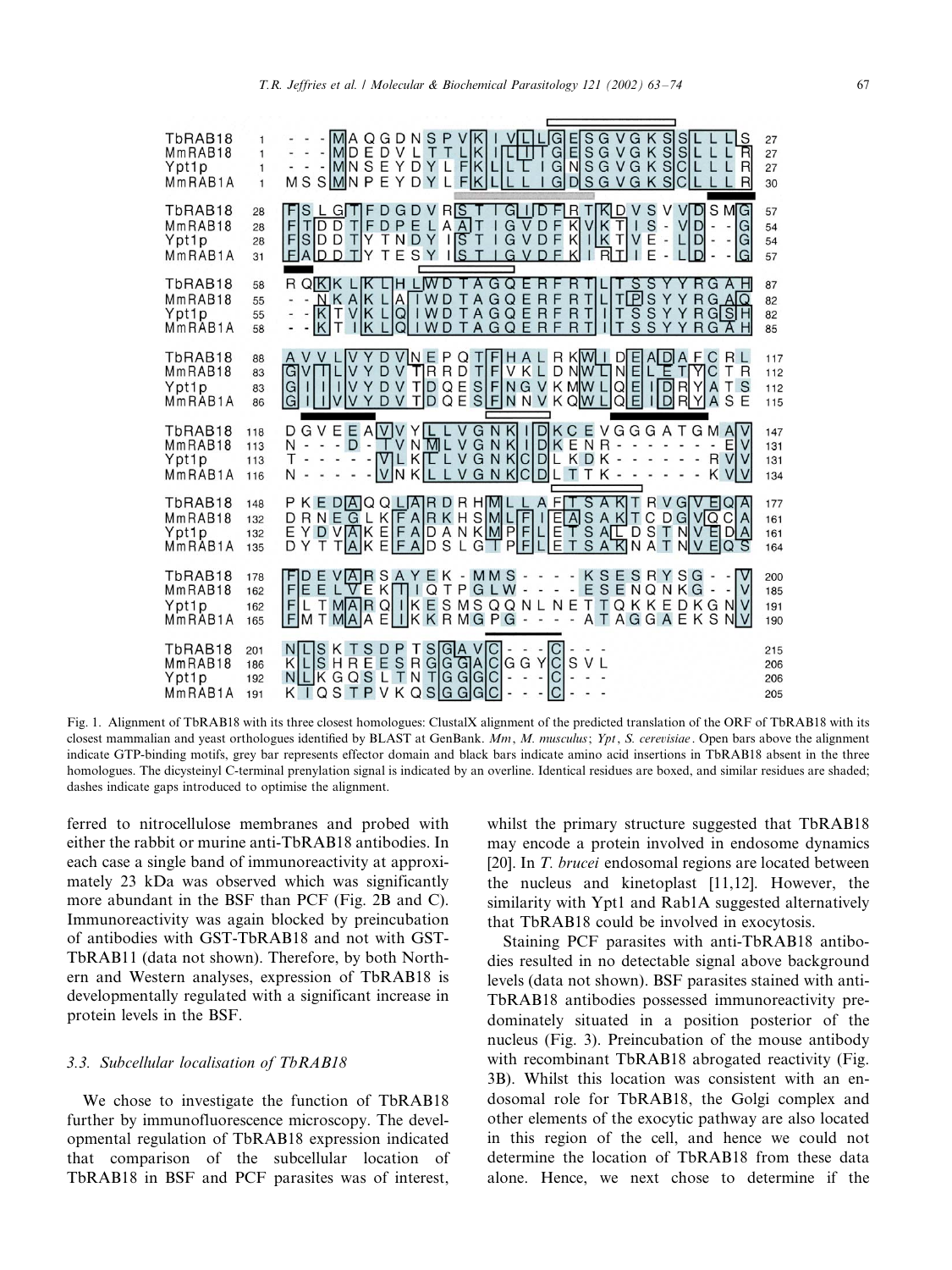

Fig. 2. TbRAB18 is developmentally regulated at the RNA and protein level. (A) Northern blot analysis demonstrating bloodstream form (BSF) parasites express TbRAB18 mRNA at a higher level than procyclic form parasites (PCF). Total RNA from 10<sup>7</sup> cells was probed with radiolabelled full length TbRAB18. Positions of RNA standards in kb are shown to the left and ethidium bromide stain of the rRNA bands for loading equivalence at the base of the figure. (B and C) Western blot analyses of trypanosome lyastes probed with affinity purified anti-TbRAB18 antibodies generated in rabbit (B) or mice (C).  $10^7$  parasite equivalents were loaded in each lane. Loading controls (Coomassie stained gels run in parallel) demonstrating the presence of protein in each lane are shown to the right of each blot. Molecular weight standards are indicated to the left in kDa. B, BSF; P, PCF.

TbRAB18 compartment corresponded to a previously described subcellular structure.

The trypanosomal Golgi is located close to the posterior face of the nucleus and can be specifically stained with the fluorescent lipid BODIPY-TR-Ceramide [13]. The relationship between the Golgi and TbRAB18 was examined by allowing BSF parasites to accumulate BODIPY-TR-ceramide in the Golgi prior to fixation for microscopy and staining with mouse anti-TbRAB18. The Golgi regions defined by BODIPY-TRceramide can be seen to partially colocalise with murine anti-TbRAB18 immunoreactivity suggesting that the Rab protein may be binding a Golgi-associated element or subcompartment of the Golgi, but which is nonequivalent to the BODIPY-TR-ceramide region (Fig. 4). A similar close configuration but nonidentical staining between TbRAB31, a Golgi Rab protein, and BODIPYceramide, has been reported previously [13].

The proximity of the TbRAB18-containing structures with the Golgi prompted an examination of the relationship between the TbRAB18 positive region with the subcellular localisation of another Golgi-associated trypanosomal protein. Tb $\beta$ AP1 is a recently described trypanosomal b-adaptin implicated in membrane dynamics at late Golgi structures [3,24]. Costaining parasites for Tb $\beta$ AP1 and TbRAB18 demonstrated partial

colocalisation and tight juxtaposition of the two structures (Fig. 4). These results strongly suggest that TbRAB18 localises to a Golgi element.

#### 3.3.1. Mutagenesis of TbRAB18

The nucleotide state of Rab proteins correlates with their activity and defined mutations within the conserved GTP binding motifs allows construction of Rab protein isoforms deficient in nucleotide hydrolysis or exchange of GDP for GTP [25]. Hence, TbRAB18<sup>SN</sup> has an S to N mutation in the first GTP-binding motif, predicted to prevent release of GDP following hydrolysis of the nucleotide, whilst TbRAB18QL has a Q to L substitution in the WDTAGQE box, a mutation predicted to ablate GTPase activity and lock the protein in the GTP-bound conformation (Fig. 5).

To examine the ability of the TbRAB18 isoforms to<br>drolvse GTP. TbRAB18. TbRAB18<sup>SN</sup> and hydrolyse GTP, TbRAB18, TbRAB18<sup>SN</sup> and TbRAB18QL were expressed as GST-fusion proteins in E. coli. GST-TbRAB18 and GST-TbRAB18<sup>QL</sup> could be isolated (data not shown, Fig. 5) but GST-TbRAB18 $^{SN}$ was unstable in E. coli (data not shown). Hence we tested the GTPase activity of GST-TbRAB18 and GST-TbRAB18<sup>QL</sup> only. Whilst GST-TbRAB18<sup>QL</sup> bound GTP to a similar level as the wild type protein, the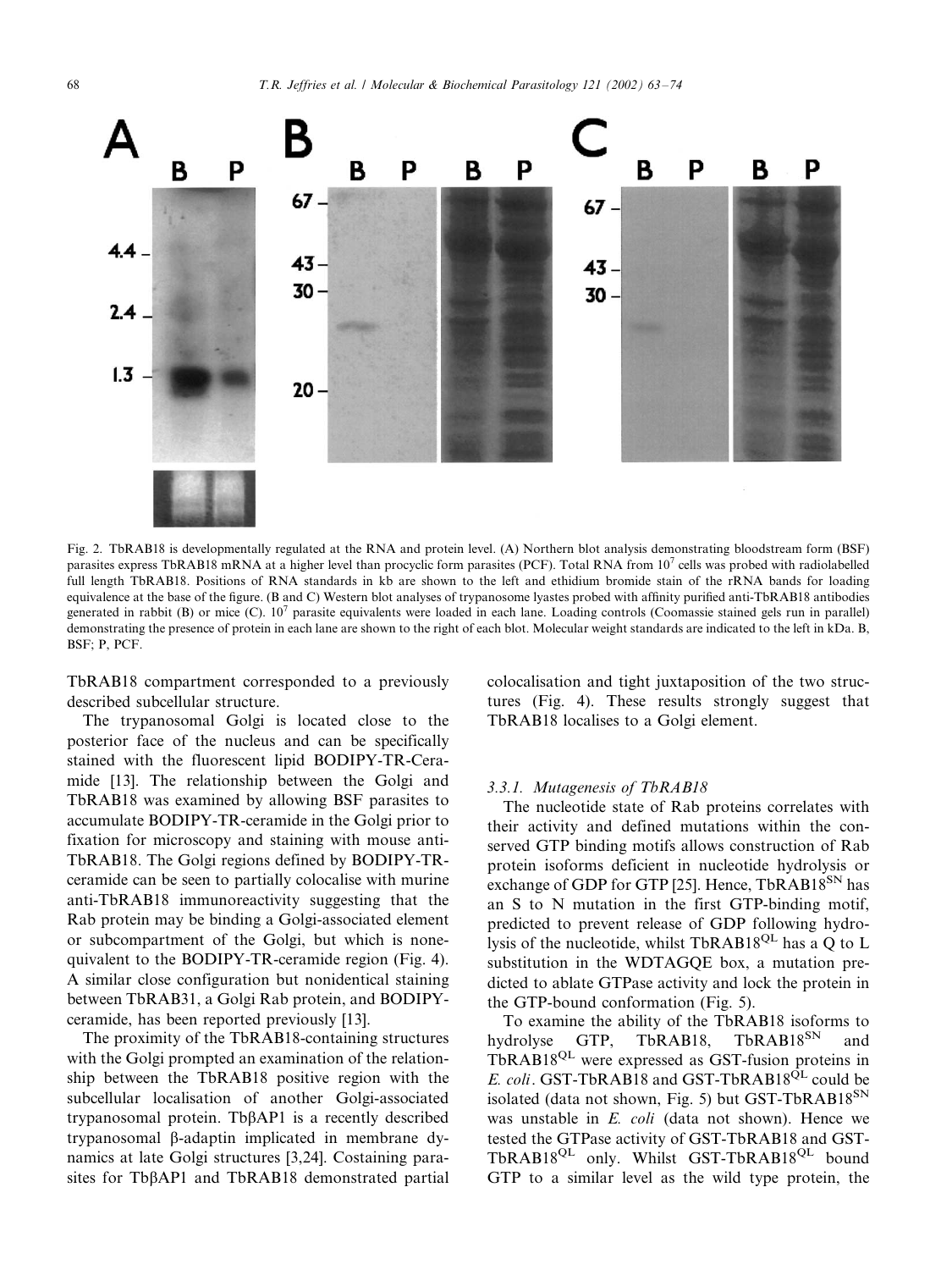

Fig. 3. TbRAB18 localises to the inter-nuclear-kinetoplast region of the cell. (A) Gallery of BSF parasites stained with murine anti-TbRAB18 followed by an anti-mouse FITC conjugate (green). (B) BSF parasites stained with murine anti-TbRAB18 after preincubation with recombinant TbRAB18. Each panel is comprised of a fluorescent image (left) and the corresponding phase contrast image (right) of the same field with DAPI (blue) overlaid.

ability of the mutant to hydrolyse nucleotide was decreased by fivefold (Fig. 5).

# 3.4. Expression of wild type and mutagenised TbRAB18 isoforms in PCF parasites

PCF parasites were transfected with wild type and mutagenised versions of TbRAB18 in pXS219 [26]. In each case three independent clones were selected for each isoform by limiting dilution. Integration of the correct isoform of TbRAB18 into the trypanosomal tubulin locus was confirmed by Southern blot (data not shown) and Western analysis of overexpressing clones demonstrated that in all cases there was a  $\sim$  20-fold

increase in anti-TbRAB18 immunoreactivity compared to parental parasites (Fig. 6).

The subcellular location of the ectopic TbRAB18 isoforms was examined by immunofluorescence microscopy (Fig. 6). We chose to do these analyses in PCFs as the endogenous level of TbRAB18 was undetectable and hence all immunoreactivity could be ascribed to the ectopic copy alone. Cell lines overexpressing wild type TbRAB18 had a distinct focus of anti-TbRAB18 immunoreactivity situated close to the posterior face of the nucleus, and very similar to the location in the BSF. The identity of the punctate focus of anti-TbRAB18 immunoreactivity observed in PCF parasites overexpressing TbRAB18 was examined further by colocalisation studies. TbRAB31, a Golgi Rab protein, was localised to the same perinuclear structure defined by TbRAB18<sup>WT</sup>. Significantly, no significant colocalisation of TbRAB18 with TbBiP (the ER) was seen, but the morphology of the ER was unaltered. Additionally, TbRAB18 was juxtaposed to, but distinct from lysosomal elements as determined by costaining for p67, a lysosomal protein [28] (Fig. 7). Overall, TbRAB18WT appears correctly targetted to the Golgi complex.

By contrast to  $ThRAB18^{WT}$ , the mutant  $ThRAB18$ isoforms exhibited altered distribution, indicating nucleotide state-specific targetting of TbRAB18. Clones expressing TbRAB18<sup>QL</sup> possess anti-TbRAB18 immunoreactivity situated at the posterior face of the nucleus, plus a considerable level of anti-TbRAB18 located at the nuclear rim (Fig. 6). In contrast the vast bulk of TbRAB18<sup>SN</sup> reactivity was localised to punctata situated between the nucleus and kinetoplast. The highly distinctive nature of the location of the TbRAB18 isoforms, plus the well documented specificity of Rab targetting, argues that the mutant TbRAB18 isoforms are specifically localised.

# 3.5. Expression of TbRAB18, TbRAB18<sup>QL</sup> or  $ThRAB18^{SN}$  in PCF does not compromise secretion of BiPN

The data above indicate that TbRAB18 is localised to the trypanosomal Golgi complex. We asked if an estabished anteriorgrade secretion marker, the ATPase domain of the T. brucei BiP (BiPN) was affected by the presence of the mutant isoforms of TbRAB18 [26,27].

PCF parasites transfected with BiPN secrete BiPN with a t<sub>1/2</sub> of  $\sim 60$  minutes [26]. Recombinant parasites were pulsed with  $35S-Met$  and chased for 4 h: at 0.0, 0.5, 1.0, 2.0 and 4.0 h, cells and supernatant were harvested and a rabbit anti-TbBiP antibody used to immunoprecipitate endogenous BiP and BiPN. The kinetics of export of BiPN in wild type parasites and PCF transfected with the TbRAB18 isoforms was determined by densitometry. There was no significant alteration in transport kinetics of BiPN to the cell surface in the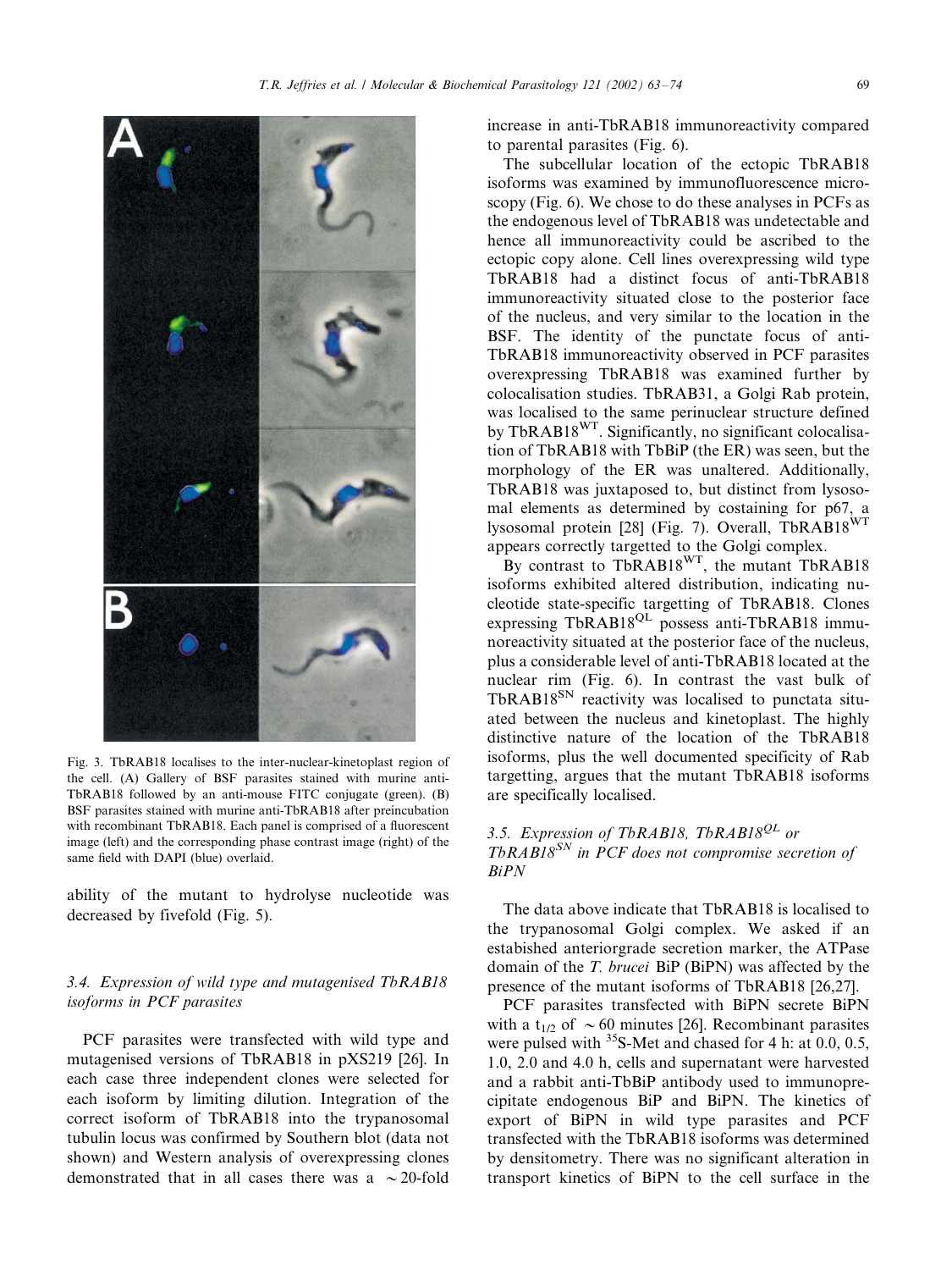

Fig. 4. TbRAB18 partially colocalises with the Golgi complex and TbßAP1. Epifluorescent microscopy was used to examine the relationship of TbRAB18 with the trypanosomal Golgi. BSF parasites were fed BODIPY-TR-Ceramide to permit visualisation of the Golgi complex (top panels, Cer; red). Cells were costained with anti-TbRAB18 (green) and DNA with DAPI (blue). The TbRAB18-positive compartment partially colocalises with the fluorescent lipid stain. BSF parasites were also stained with anti-TbRAB18 (green), anti-TbBAP1 (red) and DNA with DAPI (blue).



Fig. 5. Mutagenesis of TbRAB18: Schematic representation of TbRAB18 domain structure indicating sites of mutagenesis. GTP-binding motifs (open), effector domain (dark grey) and predicted site of geranylgeranylation (black). The hypervariable C-terminal domain is indicated. The wild type sequence (GESK..., etc.) is indicated in the lower line, and the positions of the altered amino acids shown. (A) Autoradiograms of products produced from  $[\alpha^{-32}P]GTP$  after incubation with TbRAB18 or TbRAB18<sup>QL</sup> GST-fusion proteins at 37 °C, resolved by thin layer. Regions corresponding to GTP and GDP are shown; no other radioactivity was detected on the TLC plate. 0, 0-min incubation; 60, 60-min incubation. Lower panel: Coomassie stained SDS-PAGE after resolution of GST-TbRAB18 and GST-TbRAB18<sup>QL</sup> at the amounts used in the GTPase assay to demonstrate equivalent levels of protein as used for each assay. (B) Kinetics for hydrolysis of  $\left[\alpha^{32}P\right]GTP$  to  $\left[\alpha^{32}P\right]GDP$  by GST-TbRAB18 (squares) and GST-TbRAB18<sup>QL</sup> (diamonds). The data are representative of three independent experiments.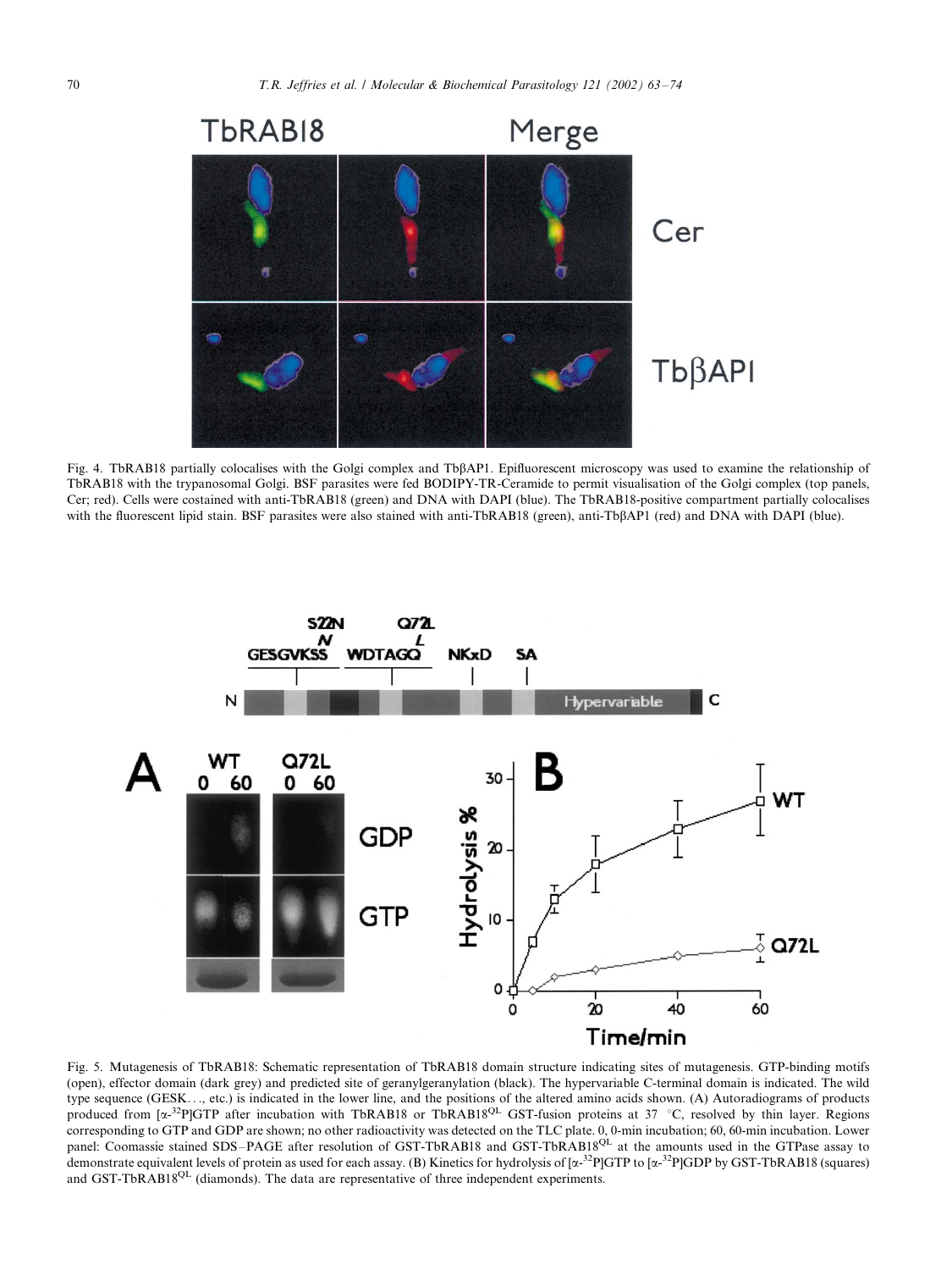

Fig. 6. Analysis of cloned cell lines overexpressing isoforms of TbRAB18: PCF parasites transfected with TbRAB18 (WT), TbRAB18<sup>QL</sup> (QL) or TbRAB18<sup>SN</sup> (SN) were stained with anti-TbRAB18 antibodies (red). DNA was visualised using DAPI (blue). The anti-TbRAB18 immunoreactivity can be seen to be organised as the endogenous proten in WT, but not in the SN and QL transformants. Inset: after transformation and single cell cloning recombinant trypanosomes were analysed for overexpression by Western blotting. Membranes were probed with rabbit anti-TbRAB18 followed by an anti-rabbit horseradish peroxidase conjugate. Par, parental 427; WT, cells expressing TbRAB18; QL, cells expressing TbRAB18<sup>QL</sup>; SN, cells expressing TbRAB18<sup>SN</sup>. Note: the parental lane has been exposed for three times as long as the transgenic parasite lanes. Data were identical for three independent clones (data not shown).



Fig. 7. TbRAB18 overexpressed in procyclics localiseds to the Golgi complex. Parasites transfected with TbRAB18<sup>WT</sup> were stained with mouse anti-TbRAB18 (green) and rabbit antibodies against TbRAB31, TbBiP and p67 (red). DNA was visualised with DAPI (blue). Note the colocalisation between TbRAB18 and TbRAB31, but not p67 or TbBiP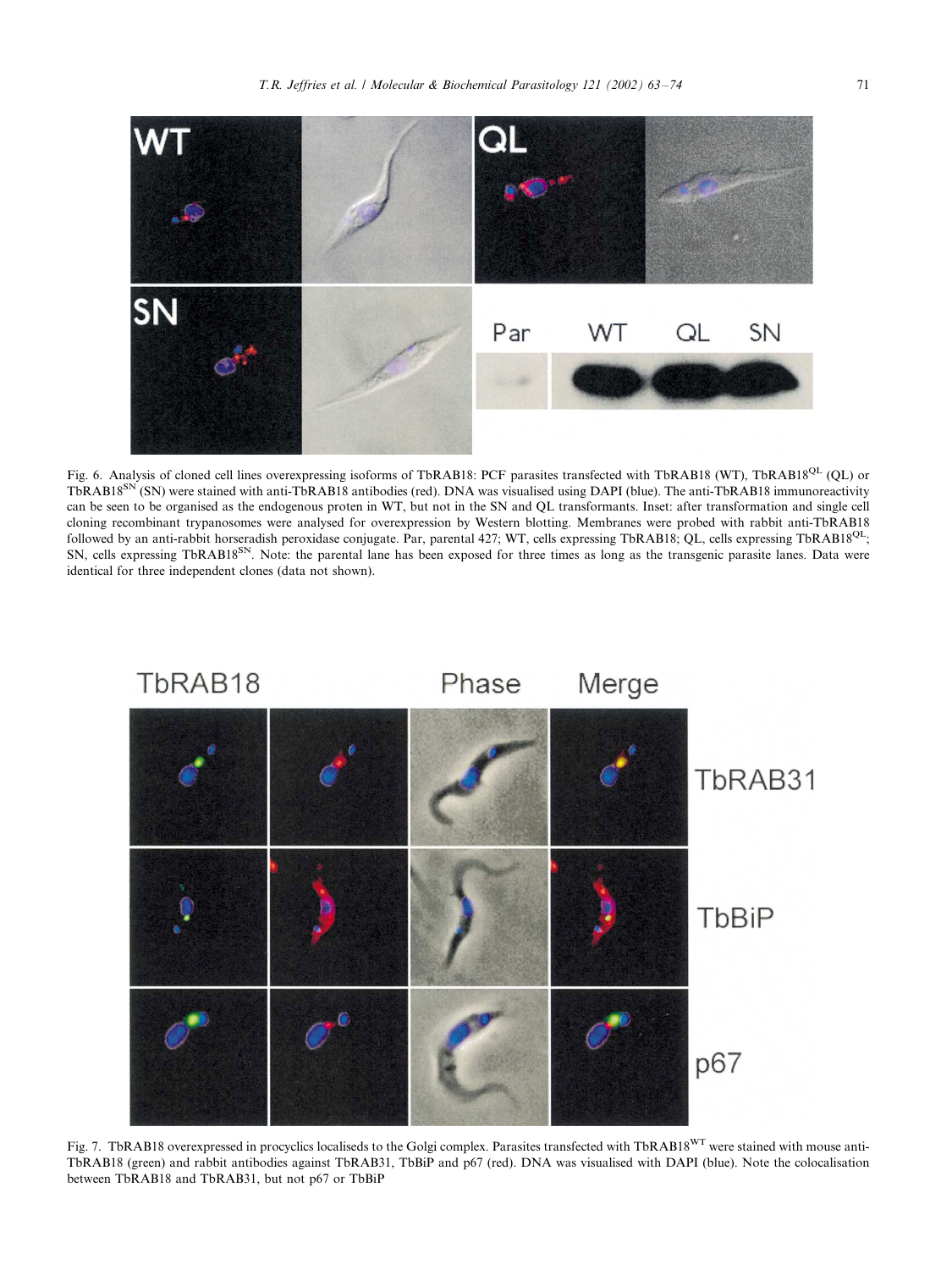

Fig. 8. Expression of TbRAB18 isoforms does not perturb anteriograde secretory processes in procyclic parasites. PCF parasites transfected with BiPN and wild type or mutagenised isoforms of TbRAB18 were assayed for BiPN secretion. (A) Representative data set of immunoprecipitated radiolabeled BiPN. Par, 427 parental cells; WT, 427 PCFs expressing TbRAB18; QL, 427 PCFs expressing TbRAB18<sup>QL</sup>; SN, 427 PCFs expressing TbRAB18<sup>SN</sup>. (B) The kinetics of export of BiPN, i.e. loss of cell-associated material, for each cell line was determined in three independent experiments. Data show the mean and standard deviations. Kinetics of appearance of BiPN in the media was the inverse of the cell-associated kinetics shown here. All three cell lines transfected with TbRAB18 ectopic copies exhibit kinetics of BiPN secretion indistinguishable from the parental.

mutant PCF parasites compared to wild type PCFs (Fig. 8).

#### 4. Discussion

Here we describe the characterisation of a new developmentally regulated trypanosomal Rab protein, TbRAB18. By both Northern and Western analyses TbRAB18 exhibits stage-specific expression and is considerably more abundant in BSF parasites than in PCFs. Several lines of evidence indicate that TbRAB18 localises to elements of the Golgi complex: (i) the position of the TbRAB18 compartment is consistent with the position of the Golgi; (ii) in BSF the protein partially colocalises with BODIPY-TR-Ceramide and

Tb $\beta$ AP1 [3]; and (iii) wild type TbRAB18 overexpressed in PCF parasites colocalises with TbRAB31, a previously documented Golgi-associated TbRAB [13]. We believe that targetting of TbRAB18<sup>WT</sup> in the PCF is correct as, firstly, it is as consistent with the BSF location and secondly, as Rabs interact with a large number of proteins, many of which have multiple roles within the cell, it is likely that the PCF Golgi complex expresses TbRAB18-binding sites. This is also supported by the fact that TbRAB18 is expressed in this life stage at the protein level. TbRAB18 hence represents the second trypanosomal Golgi Rab protein to be identified, and interestingly both TbRAB18 and TbRAB31 exhibit developmental regulation, TbRAB18 in expression level and TbRAB31 in morphology [13]. In each case, the BSF demonstrates increased complexity over the insect stage. It should also be noted that the the Golgi complex is rather more extensive in the BSF [13], which accounts for the differences in TbRAB18 staining between the two life stages.

By BLAST the closest mammalian homologue to TbRAB18 is murine Rab18 which localises to apical endosomal regions in epithelial cells [20]. The Golgi localisation of TbRAB18 is more consistent with that of its closest yeast homologue Ypt1p, a S. cerevisiae Rab protein involved in modulating ER-to-Golgi traffic. TbRAB18 is rather less closely homologous to Rab1A, a mammalian Rab also involved in ER-to-Golgi traffic. Phylogenetic analysis of human Rab GTPases clusters Rab18 closer to Rab proteins involved in ER and Golgi trafficking processes (e.g. Rab1A, Rab8) than to those involved in the regulation of endosomal dynamics (e.g. Rab4, Rab5, Rab11) [21]. The disparate locations and hence functions of TbRAB18 and mammalian Rab18 provide clear evidence that inference of cellular role from sequence homology is unreliable and is likely to be particularly difficult for multigene families, as is the case for Rab proteins. Additionally, sequence analysis also revealed the presence of a number of short insertions in TbRAB18 but absent in close homologues. The functional relevance of these insertions has not been determined experimentally, but alignment with threedimensional G protein structures [22] indicates that these additional elements most likely form loops between the  $\alpha$ -helical and  $\beta$ -sheet elements of the folded protein. These loops potentially facilitate trypanosomespecific protein–protein interactions which are not conserved with the higher eukaryote homologous proteins.

In PCF parasites TbRAB18WT localised to the Golgi complex, but for TbRAB18<sup>QL</sup> a significant level of anti-TbRAB18 immunoreactivity was also located around the nuclear rim and for TbRAB18<sup>SN</sup> several punctate cytoplasmic structures were observed. These data indicate that TbRAB18 localises to the Golgi complex by a nucleotide state-dependent mechanism. Constitutively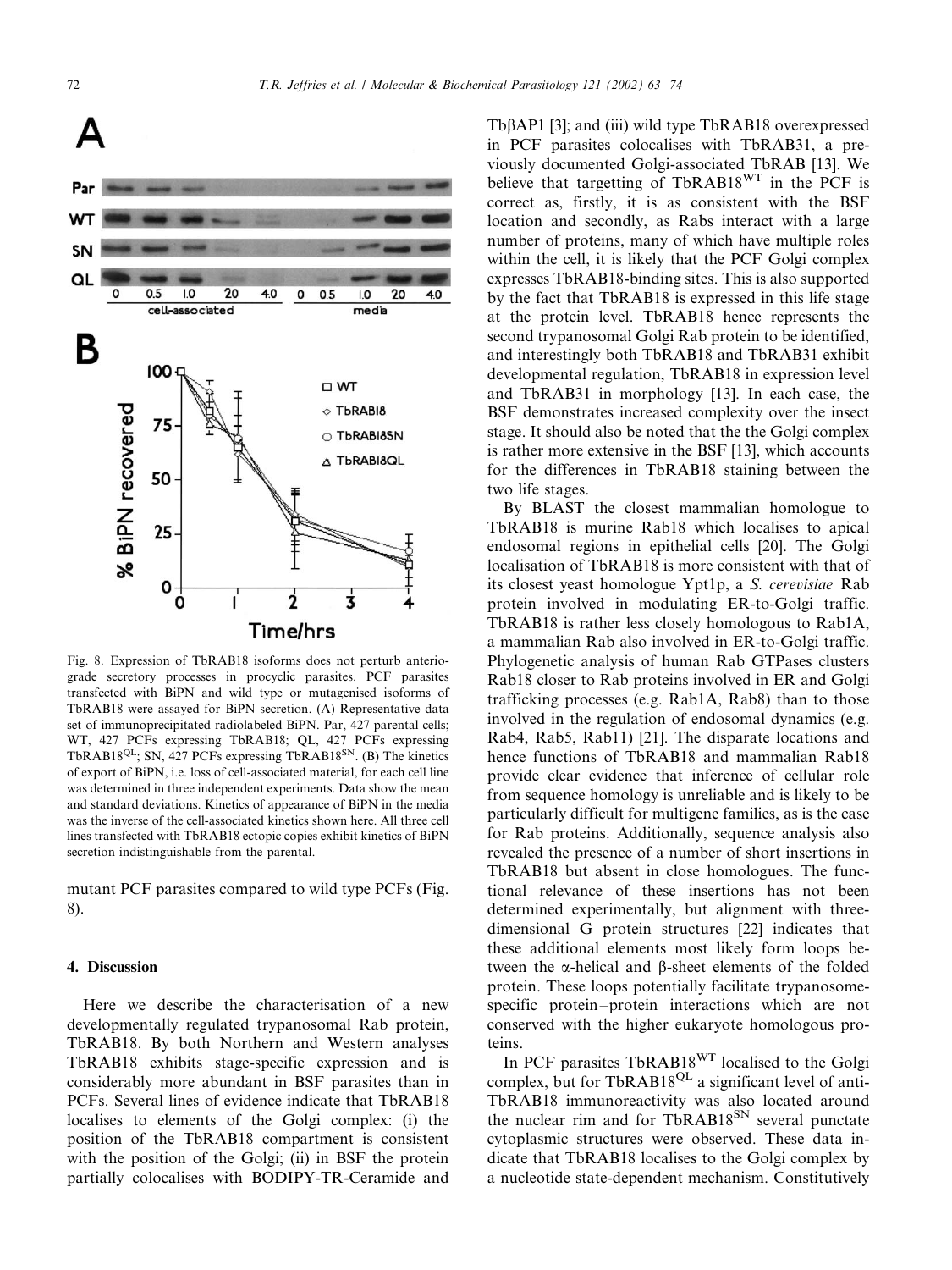activated Rab proteins typically localise to the acceptor compartment of the trafficking pathway modulated by a particular Rab, and Rab $5^{QL}$  is found principally on early endosomes in mammalian systems, the acceptor compartment for endocytic material [25]. When strongly overexpressed, Rab proteins can be found in a cytoplasmic location as well as at their correct site; membrane mistargetting is rare for these proteins as a specific recognition system is an important component of the membrane attachment process. The presence of  $TbRAB18^{QL}$  on the nuclear rim may suggest that TbRAB18 is involved in regulating a retrograde trafficking route leading from the Golgi to nuclear rim regions of the ER; in the absence of a plausible assay for retrograde transport in the trypanosome system this hypothesis must remain untested. Overexpressing wild type or mutagenised isoforms of TbRAB18 did not affect secretory pathway transit for TbBiPN; however it is possible that this substrate is not transported by a TbRAB18-dependent pathway [29] or that TbRAB18 is redundant in the PCF, as it is normally expressed at a low level. The TbRAB18 expression profile suggests that the TbRAB18-mediated pathway is more active in the BSF, and probably reflects specific requirements in this life stage for folding and processing of surface proteins in the Golgi complex.

#### Acknowledgements

We are extremely grateful to Jay Bangs for antibodies to TbBiP and p67 and the BiPN construct, and once more to John Mansfield for his excellent  $\lambda$ FIX library. This work was supported by the Wellcome Trust (programme grant to MCF) and the BBSRC (studentship to TRJ). MCF wishes to dedicate this paper to the memory of Maurice Williams.

#### References

- [1] Cross GA. Cellular and genetic aspects of antigenic variation in trypanosomes. Annu Rev Immunol 1990;8:83-110.
- [2] O'Beirne C, Lowry CM, Voorheis HP. Both IgM and IgG anti-VSG antibodies initiate a cycle of aggregation-disaggregation of bloodstream forms of Trypanosoma brucei without damage to the parasite. Mol Biochem Parasitol 1998;91:165-93.
- [3] Morgan GW, Allen CL, Jeffries TR, Holinshead M, Field MC. Developmental and morphological regulation of clathrinmediated endocytosis in Trypanosoma brucei. J Cell Sci 2001;114:2606-15.
- [4] Zerial M, McBride H. Rab proteins as membrane organisers. Nat Rev Mol Cell Biol 2001;2:107-/17.
- [5] Christoforidis S, McBride HR, Burgoyne RD, Zerial M. The rab5 effector EEA1 is a core component of endosome docking. Nat Cell Biol 1999;1:249-52.
- [6] McLauchlan H, Newell J, Morrice N, Osbourne A, Went M, Smythe E. A novel role for Rab-GDI in ligand sequestration into clathrin-coated pits. Curr Biol 1998;8:34-45.
- [7] Segev N. Ypt and Rab GTPases: insight into functions through novel interactions. Curr Opin Cell Biol 2001;13:500-11.
- [8] Allan BB, Moyer BD, Balch WE. Rab1 recruitment of p115 into a cis-SNARE complex: programming budding COPII vesicles for fusion. Science 2000;289:444-8.
- [9] Ferro-Novick S, Novick P. The role of GTP-binding proteins in transport along the exocytic pathway. Ann Rev Cell Biol 1993;9:575-99.
- [10] Field MC, Boothroyd JC. Trypanosoma brucei: molecular cloning of homologues of small GTP-binding proteins involved in vesicle trafficking. Exp Parasitol 1995;81:313-20.
- [11] Field H, Farjah M, Pal A, Gull K, Field MC. Complexity of trypanosomatid endocytosis pathways revealed by Rab4 and Rab5 isoforms in Trypanosoma brucei. J Biol Chem 1998;273:32102-10.
- [12] Jeffries TR, Morgan GW, Field MC. A Rab11 homologue in Trypanosoma brucei is involved in developmentally regulated recycling processes. J Cell Sci 2001;114:2617 -/26.
- [13] Field H, Sherwin T, Smith AC, Gull K, Field MC. Cell-cycle and developmental regulation of TbRAB31 localisation, a GTPlocked Rab protein from Trypanosoma brucei. Mol Biochem Parasitol 2000;106:21-35.
- [14] Nolan DP, Geuskens M, Pays E. N-linked glycans containing linear poly-N-acetyllactosamine as sorting signals in endocytosis in Trypanosoma brucei. Curr Biol 1999;9:1169-7211.
- [15] Ausubel, F.M., Brent, R., Kingston, R.E. (Eds.), 1993. Current Protocols in Molecular Biology, Wiley, New York.
- [16] Parry HD, Alphey L. DNA Cloning 1: Core Techniques. Oxford: IRL Press, 1994.
- [17] Field H, Ali BRS, Sherwin T, Gull K, Croft SL, Field MC. TbRAB2, a marker for the ER of Trypanosoma brucei, localises to the ERGIC in mammalian cells. J Cell Sci 1999;112:147-56.
- [18] Denny PW, Gokool S, Russell DG, Field MC, Smith DF. Acylation-dependent protein export in Leishmania. J Biol Chem 2000;275:11017-/25.
- [19] Foster R, Hu K-Q, Lu Y, Nolan KM, Thissen J, Settleman J. Identification of a novel human Rho protein with unusual properties: GTPase deficiency and in vivo farnesylation. Mol Biol Cell 1996;16:2689-99.
- [20] Lutke A, Parton RG, Murphy C, Olkkonen VM, Dupree P, Valencia A, Simons K, Zerial M. Cloning and subcellular localization of novel rab proteins reveals polarized and cell type-specific expression. J Cell Sci 1994;107:3437-48.
- [21] Pereira-Leal JB, Seabra MC. The mammalian Rab family of small GTPases: definition of family and subfamily sequence motifs suggests a mechanism for functional specificity in the Ras superfamily. J Mol Biol 2000;301:1077-87.
- [22] Stroupe C, Brunger A. Crystal structures of a rab protein in its inactive and active conformations. J Mol Biol 2000;304:585-98.
- [23] Field H, Field MC. Tandem duplication of Rab genes followed by sequence divergence and acquisition of distinct functions in Trypanosoma brucei. J Biol Chem 1997;272:10498-508.
- [24] Rad MR, Phan HL, Kirchrath L, Tan PK, Kirchhausen T, Hollenberg CP, Payne GS. Saccharomyces cerevisiae Apl2p, a homologue of the mammalian clathrin AP B-subunit, plays a role in clathrin-dependent Golgi functions. J Cell Sci 1995;108:1605-/ 15.
- [25] Li G, Stahl PD. Structure–function relationship of the small GTPase Rab5. J Biol Chem 1993;268:24475-80.
- [26] Bangs JD, Brouch EM, Ransom DM, Roggy JL. A soluble secretory reporter system in Trypanosoma brucei. Studies on endoplasmic reticulum targeting. J Biol Chem 1996;271:18387-93.
- [27] Bangs JD, Uyetake L, Brickman MJ, Balber AE, Boothroyd JC. Molecular cloning and cellular localization of a BiP homologue in Trypanosoma brucei: divergent ER retention signals in a lower eukaryote. J Cell Sci 1993;105:1101-13.